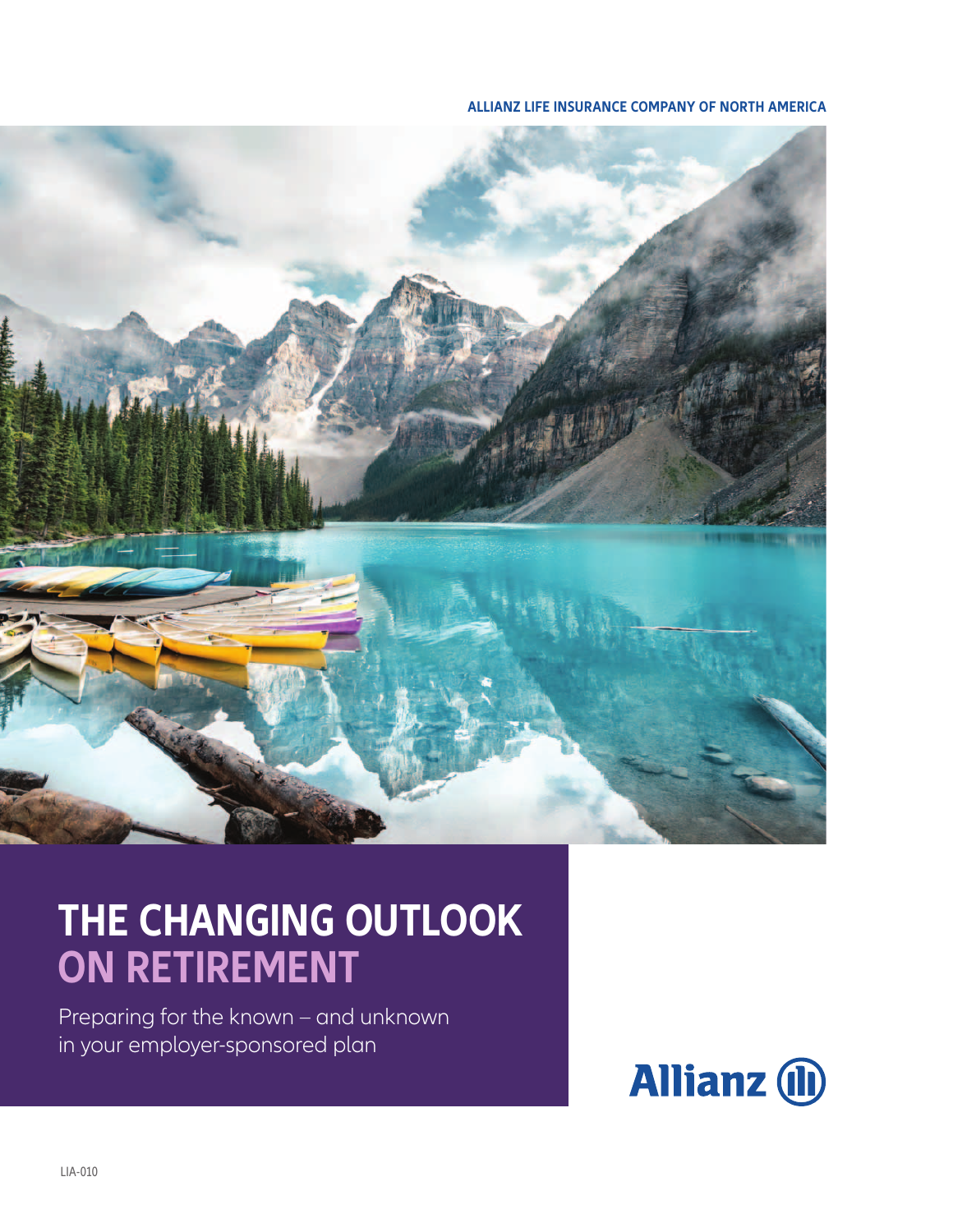## **The retirement unknowns**

## **1 come from? 2 How much will come from? 2 2 2 How much will retirement cost**

#### **We can no longer rely on traditional pension plans.**

These types of plans paid retirees a steady stream of income (a defined benefit based on salary history or employment duration). The responsibility for ensuring lifetime income was left to the employer.

#### **Instead, we now will have to rely on defined**

**contribution plans (such as 401(k) plans).** Defined contribution plans are an alternative to defined benefit plans and are increasing in popularity and primarily funded by employee contributions. But this change shifts the responsibility for ensuring lifetime income to the individual.



#### **We don't know the long-term solvency of Social**

**Security.** The ratio of covered workers to Social Security beneficiaries has changed significantly, with fewer workers per recipient.



"The 2020 Annual Report of the Board of Trustees of the Federal Old-Age and Survivors Insurance and Federal Disability Insurance Trust Funds," April 22, 2020.

# **retirement cost?**

#### **We don't know how much we will spend in**

**retirement.** Retirees, age 65 or older, spend a greater share of their money on housing and their medical expenses are much higher.

|                | <b>Spending</b><br>(All ages) | <b>Spending</b><br>(65 years and older) |
|----------------|-------------------------------|-----------------------------------------|
| Food/beverage  | 13.0%                         | 13.1%                                   |
| Housing        | 32.8%                         | 34.8%                                   |
| Apparel        | 3.0%                          | 2.6%                                    |
| Transportation | 17.0%                         | 14.9%                                   |
| Health care    | 8.2%                          | 13.6%                                   |
| Entertainment  | 4.9%                          | 4.7%                                    |
|                |                               |                                         |

U.S. Bureau of Labor Statistics, Consumer Expenditure Survey, 2019.

#### **We don't know how much health care costs will**

**continue to rise.** While wages have increased by 27% since 2010, health care premiums have increased 55% and deductibles 111%. Retirees used to worry about passing away too soon; now, they're worried about living too long.

#### **Health care costs have a dramatic effect in retirement**



"Cumulative Increases in Health Insurance Premiums, Workers' Contributions to Premiums, Inflation, and Workers' Earnings, 2010-2020," Kaiser Family Foundation/HRET Survey of Employer-Health Benefits, October 8, 2020.

INVESTMENT AND INSURANCE PRODUCTS ARE: • NOT FDIC INSURED • NOT INSURED BY ANY FEDERAL GOVERNMENT AGENCY • NOT A DEPOSIT OR OTHER OBLIGATION OF, OR GUARANTEED BY, THE BANK OR ANY OF ITS AFFILIATES • SUBJECT TO INVESTMENT RISKS, INCLUDING POSSIBLE LOSS OF THE PRINCIPAL AMOUNT INVESTED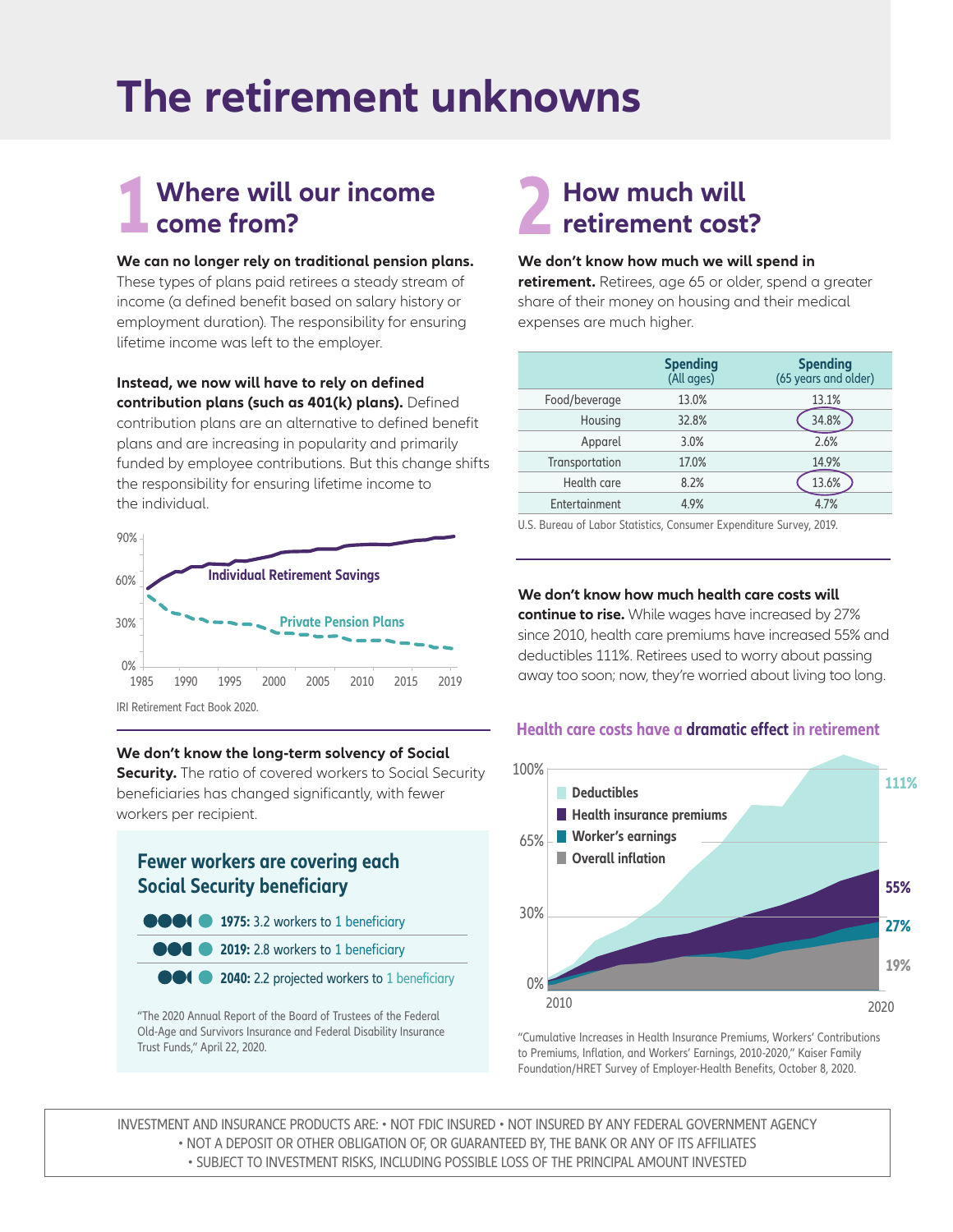#### **Medicare doesn't cover all health care costs.**

We will have out-of-pocket expenses to consider – such as deductibles, co-pays, hearing, vision, and dental. What is the potential Medicare premium for a healthy 55-year-old couple retiring in 10 years, at age 65? **\$662,156** lifetime average in future dollars.

2021 Retirement Health Care Costs Data Report, HealthView Services. Calculation is based on assumptions that the male has a life expectancy of age 87 and the female of age 89, and have no chronic conditions. The cost of Medicare premiums can be higher or lower depending on varying factors, including the plan type, the state of residence, and assumptions used.

**It's also important to consider whether Social Security can keep up with the rising costs of health** 

**care.** The average Social Security cost of living adjustment (COLA) over the last 30 years was 2.3%.<sup>1</sup>

However, the average annual Medicare Part B premium increase over the last 30 years was 5.0%.2 That's more than double the Social Security COLA.

Does our retirement income strategy cover our basic needs along with a cost-of-living adjustment?

<sup>1</sup> Social Security Administration, Cost-of-living Adjustments, January 1992 – January 2021.

2 Centers for Medicare and Medicaid Services, Part B Premium, January 1992 – January 2021.

### **3 How much risk do we need to take on?**

**In the past, interest rates have historically allowed conservative investors a modest return, while preserving their principal.** However, returns have decreased as interest rates have fallen. Consider the historical yields from the 10-year U.S. Constant Maturity Treasury Rate (01/01/1980 – 01/01/2021).



With these low returns, an over-allocation in conservative investments carries a different risk and may not help you achieve your long-term goals. So, if a higher return is desired, the alternative is to take on more risk. And taking on additional risk may create additional challenges to consider as you address your financial future.

**In recent years, we know how volatile the market can be.** Do we know how much risk we are comfortable taking in order to achieve a reasonable performance? Today's low interest rate environment means investors may have to take on more risk and volatility than they did in decades past to generate the same return. To potentially achieve a modest return today, compare what it would have taken to achieve the same expected return years ago in the chart below.



#### **The evolution of the mix of assets in a portfolio and the associated risk in relation to expected returns**

**STANDARD DEVIATION:** a statistical measure that is used to quantify the amount of variance within a select Source: Callan Associates Inc. data set. Generally, higher standard deviation indicates increased portfolio volatility.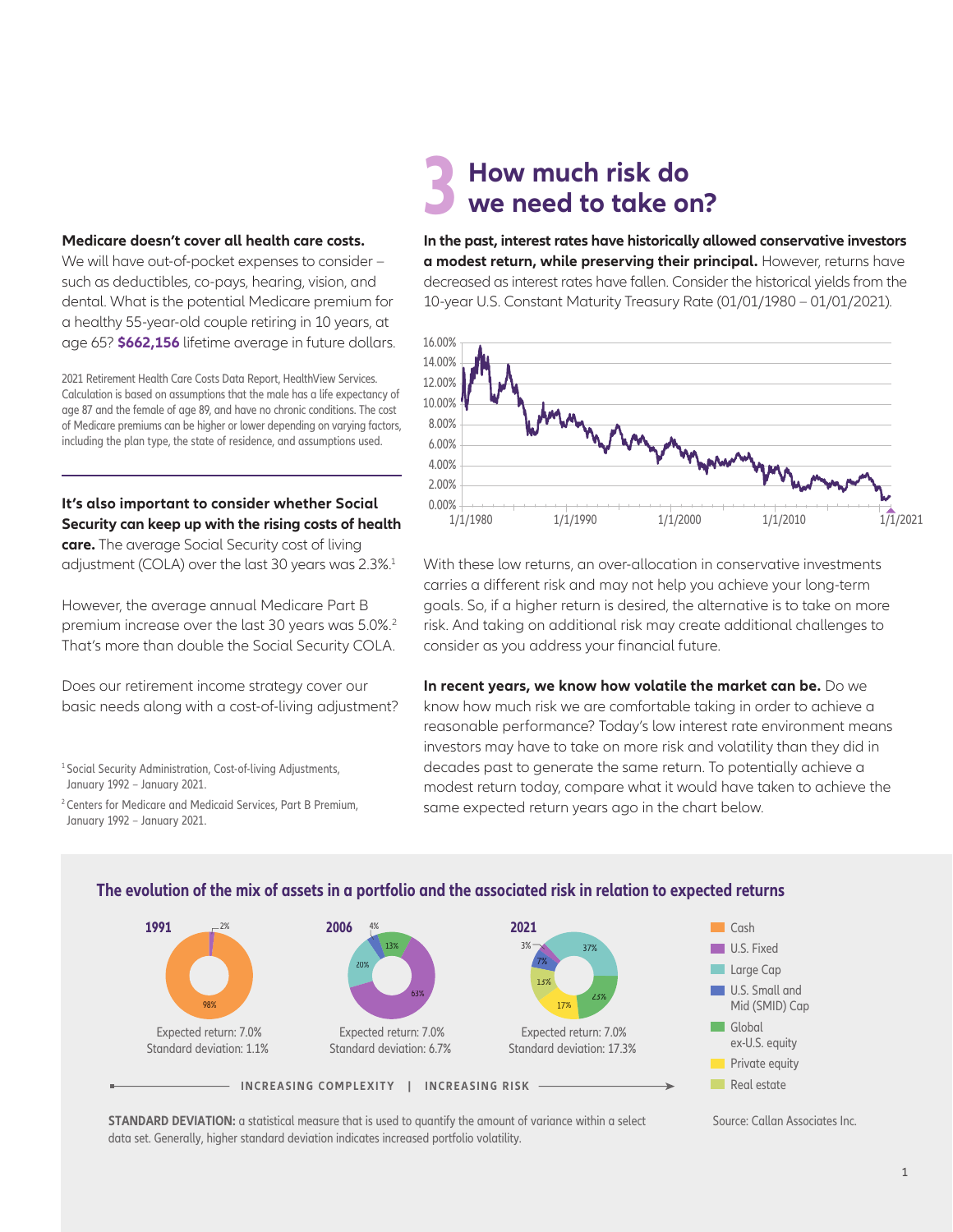### **4 How long will my money last?**

#### **We know that the sequence of market returns has a big impact on how long our money lasts.**

In the accumulation phase of retirement saving, the sequence of market returns is not as important as long as the money is not withdrawn. But it has a big impact once we begin taking distributions in retirement.

That's because, when you withdraw assets while the market is down, your losses on those assets are "locked in" – unlike during the accumulation phase, that money no longer has the potential if the market rises.

#### **Your sequence of returns impacts how long your money lasts.**



- **Scenario 1** has a constant (but unrealistic) 6% compounded return every year.
- **Scenario 2** has higher returns early on, with a repeating annual sequence of 27%, 9%, 7%, -15% (6% average annual compounded return).
- **Scenario 3** has lower returns early on, using the same returns but in a reverse sequence of -15%, 7%, 9%, 27% (6% average annual compounded return).
- **Timing gap** The difference between scenario 2 and 3 in how long money could last depending on the sequence of returns.



#### **We don't know how long we will live.** With health care advancements and healthier lifestyles, we're now living longer than past generations. Retirements could potentially last 25 or 30 years, and even longer if you're part of a couple.



Insured Retirement Institute, Fact Book, 2020.

This is a hypothetical example of how the sequence of returns can impact your portfolio in retirement when taking annual withdrawals of \$50,000, adjusted at an assumed 3.5% each year for inflation. It is not intended to project the performance of any specific product or index. If this were an actual product, the returns may be reduced by certain fees and expenses. Withdrawals are subject to ordinary income tax and, if taken prior to age 59½, may be subject to a 10% federal additional tax. Past performance is not a guarantee of future results.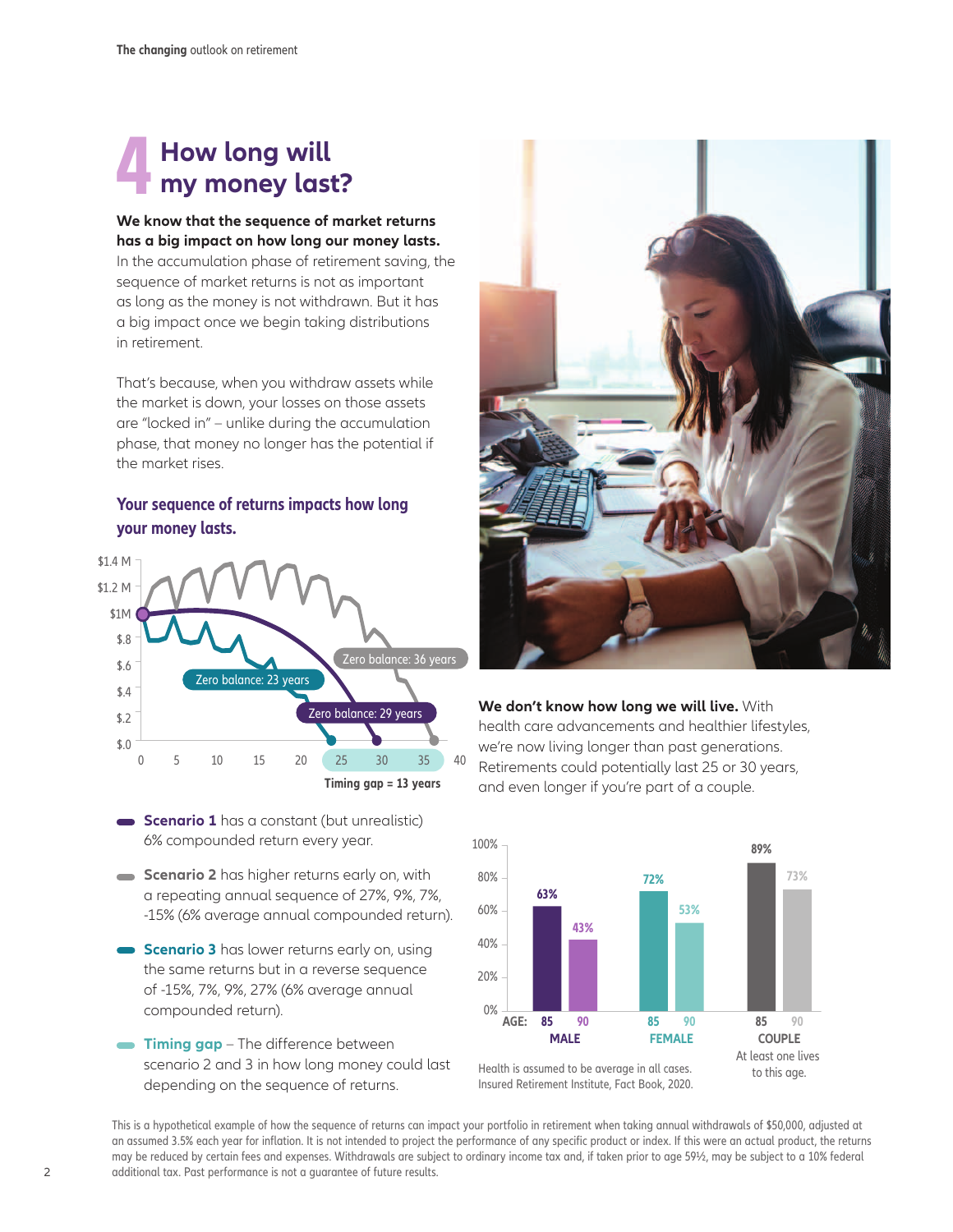**We don't know how market volatility will affect** 

**retirement savings in the future.** Our IRAs, 401(k)s, and 403(b) retirement savings plans that are invested in the stock market are all subject to the ups and downs of the market – and in recent years, we've seen how volatile the market can be.

We may not know how to plan for an uncertain lifespan, and we don't know what market volatility will be like in the future. The combination of life expectancy and market returns can impact how long our assets last. If we live a long life with low returns, are we going to run out of money in retirement? Or if we live a shorter life with high returns, could we potentially be living more frugally than necessary and not maximize our retirement?



#### **S&P 500® performance, 2000 – 2020**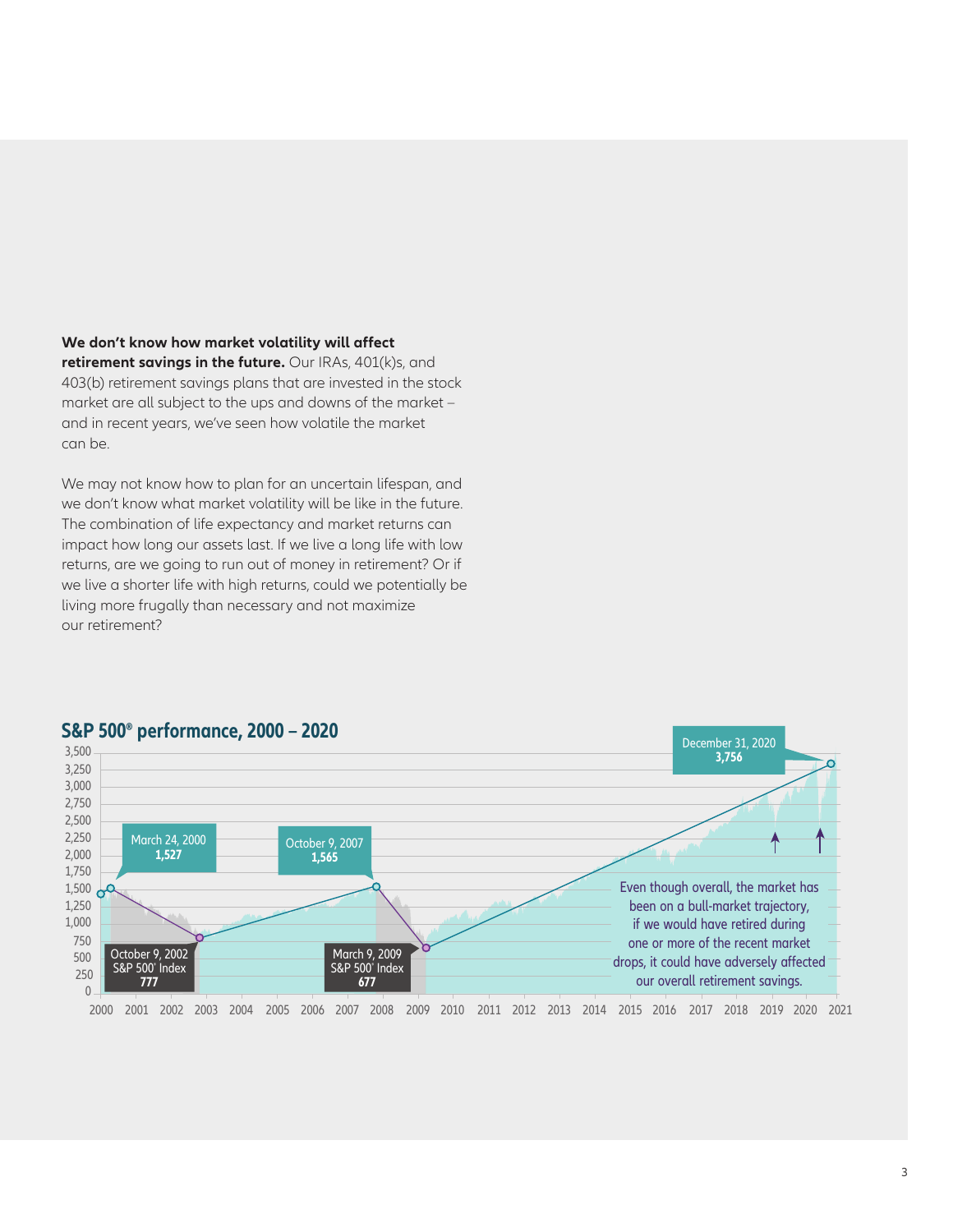## **The retirement knowns**

We know we need a more balanced solution that helps reduce uncertainty.

### **1 Protect income**

**We know we need to protect our retirement savings from market downturns. Almost 6 in 10 (59%)** are worried that money in their employer-sponsored plan will run out during retirement.<sup>1</sup>

With a low-interest-rate environment, we may need to take on more risk to receive the same returns as years ago, opening us up to more volatility and uncertainty.

Few strategies for risk management allow investors to participate in the growth potential of equities, while also managing downside exposure and volatility.

unkown life expectancies. <sup>1</sup> Allianz Retirement Risk Readiness Study 2021

### **2 More income**

**We know we need more lifetime income** to replace what we lost when traditional pensions were replaced by 401(k)s and IRAs. We need new ways to meet the need for lifetime income to help supplement Social Security.

**7 in 10** expect that most of their retirement income will come from money they have from employer-sponsored plans.<sup>1</sup>

## **3 Increasing income**

**We know we need increasing income** to help keep up with inflation and rising health care costs and for addressing the uncertainty of planning for

### **The solution?**



#### **We need a product like an annuity that can help convert a portion of our portfolio income to lifetime income.**

Annuities can help you meet your long-term retirement goals by offering tax-deferred growth potential, a death benefit during the accumulation phase, and a guaranteed stream of income at retirement. Annuity guarantees are backed by the financial strength and claims-paying ability of the issuing insurance company. Fees and charges may apply. Product and feature availability may vary by plan and state.

**Allianz Lifetime Income+SM Annuity with Lifetime Income Benefit is an insurance product available in your defined contribution plan.** In exchange for allocating a portion of your plan to Allianz Lifetime Income+, we give you three key benefits our fixed index annuity can provide.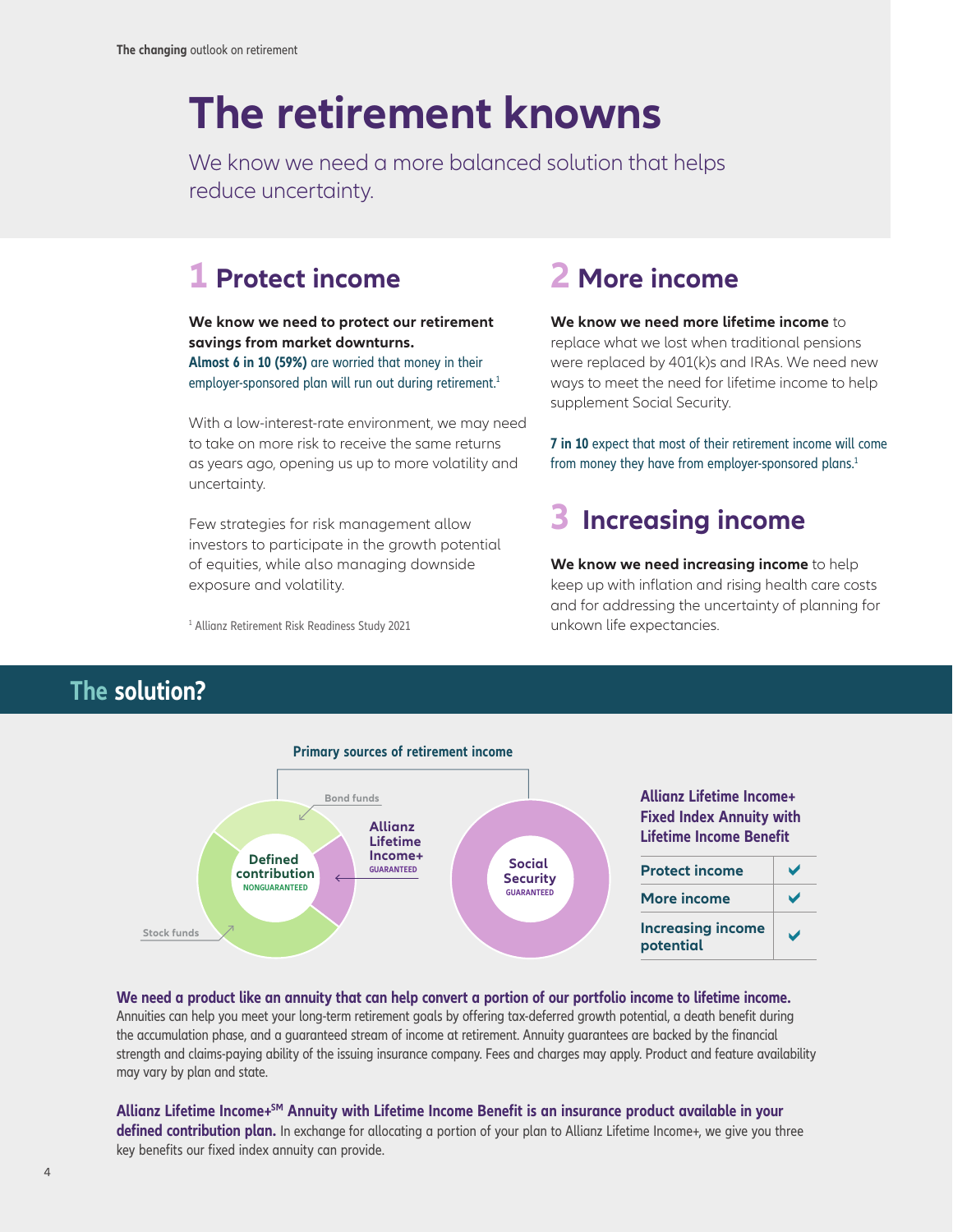## **NEW REALITIES ARE RESHAPING THE AMERICAN RETIREMENT.**

That calls for new strategies, and not just in your planning during the years leading up to your retirement. Your investment needs are different during the distribution years, due to factors known – and unknown.

**Could Allianz Lifetime Income+<sup>SM</sup> Annuity help meet your objectives for retirement income?**





**Contact your plan administrator about any support offered by your plan to determine how it might fit in your 401(k) plan.**

Please note that Allianz Life Insurance Company of North America (Allianz), its affiliated companies, and their representatives and employees do not give legal or tax advice. You are encouraged to consult your tax advisor or attorney.